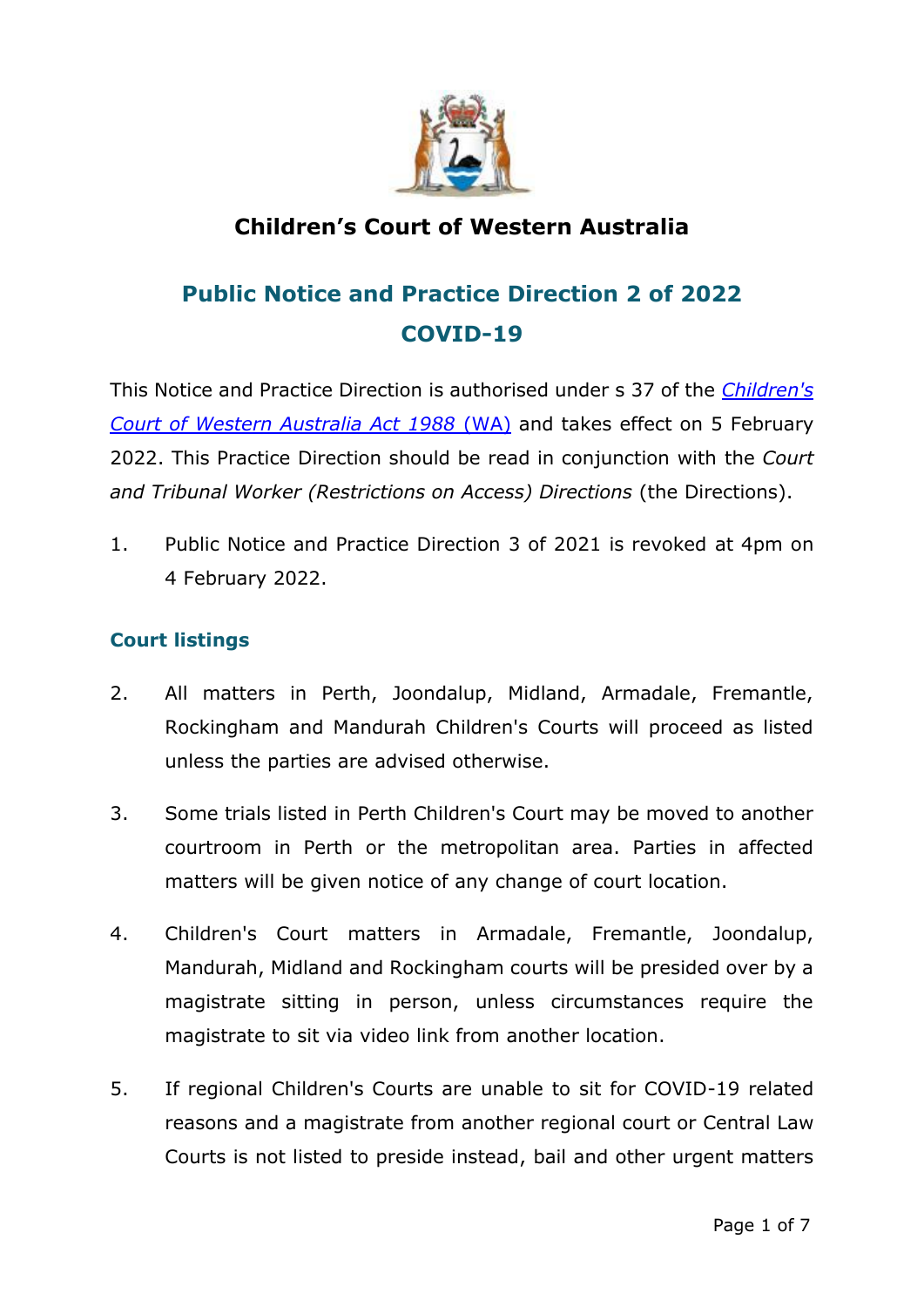will be transferred to Perth Children's Court and conducted by video or audio link where possible.

### **Court appearances in Perth Children's Court**

- 6. Persons who are listed to appear in Perth Children's Court but who are unwell, isolating or not permitted to enter the Court must appear by video or audio link. This direction takes priority over paragraphs 7 to 10 below.
- 7. In criminal matters, legal practitioners, accused and responsible adults are encouraged to apply for and appear by video or audio link for adjournments when no bail variation is likely. For bail, sentencing and trial matters, legal practitioners, accused, witnesses and responsible adults should appear in person unless otherwise directed by the presiding judicial officer. Youth Justice and other court support officers should continue to attend court in person unless otherwise directed by the presiding judicial officer.
- 8. In protection and care trial and interim hearing matters, legal practitioners, parties and witnesses should appear in person unless otherwise directed by the presiding judicial officer. In the protection and care general and case management lists parties, legal practitioners and Department of Communities employees are encouraged to apply for and appear by video or audio link.
- 9. In Dandjoo Bidi-Ak court and for pre-hearing conferences, legal practitioners and Department of Communities employees should appear by MS teams. Respondent parents and family members are encouraged to appear by MS Teams or telephone but can appear in person. All affected persons must follow any directions for appearances which are given by the presiding magistrate or registrar.
- 10. In restraining order trial and mention matters, legal practitioners, witnesses and parties should appear in person unless otherwise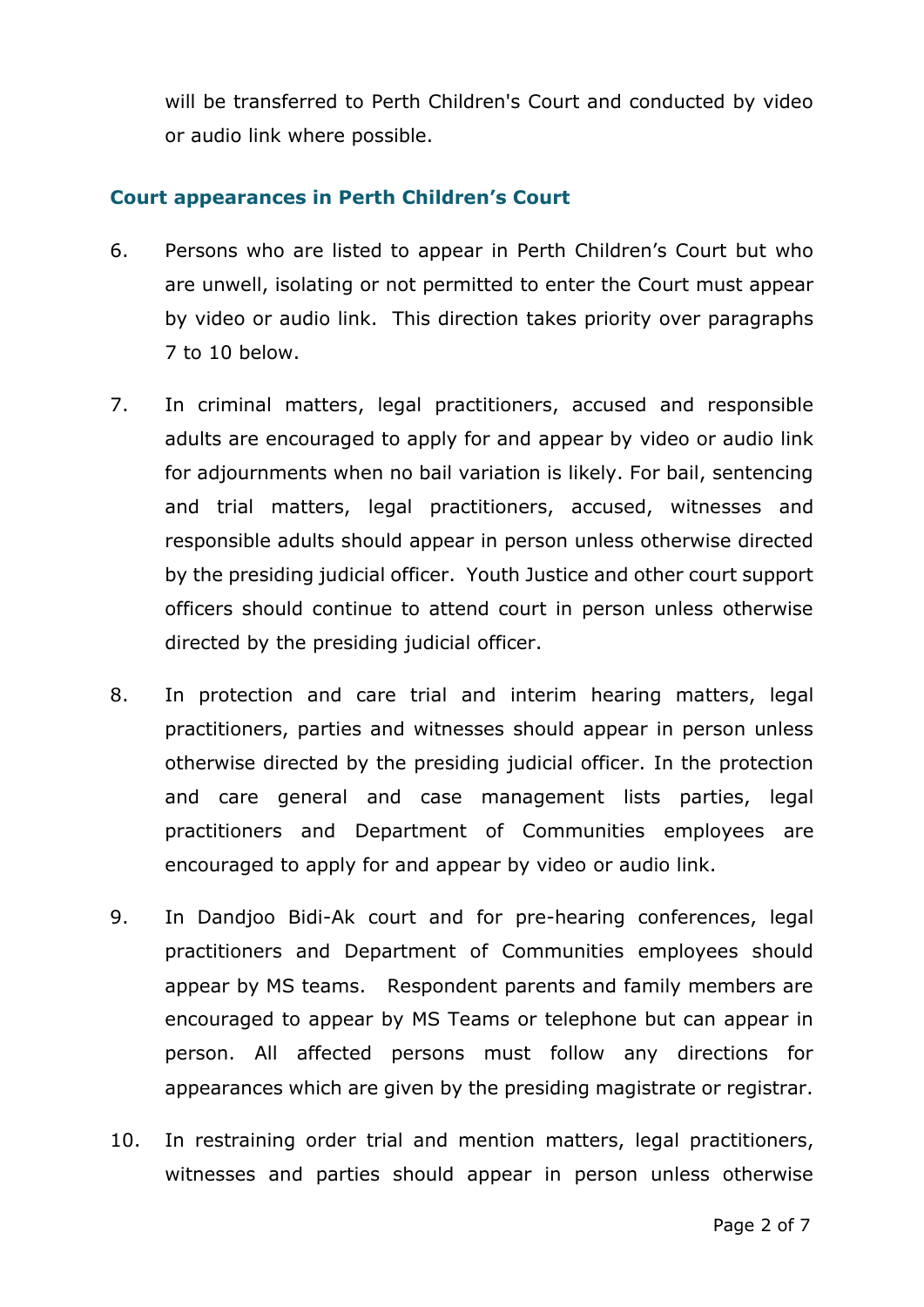directed by the presiding judicial officer. In other restraining order matters, including interim hearings, legal practitioners and parties are encouraged to apply for and appear by video or audio link.

- 11. Consent adjournments where no other orders are sought will continue to be allowed, provided signed consent forms are lodged no later than 2.00pm on the day before the scheduled appearance.
- 12. Forms for each jurisdiction can be downloaded from the Court website.
- 13. When health directions require masks to be worn in court, removal of masks when witnesses or counsel are speaking will be at the discretion of the presiding judicial officer.

## **Procedures for video and audio links in Perth Children's Court**

- 14. Applications for video and audio links must be made to the Court registry no later than 2.00pm on the day before the scheduled appearance by emailing an [AV link request form](/E/electronic_attendance.aspx) (which can be downloaded from the Court website or requested from the registry) to [avrequests.childrenscourt@justice.wa.gov.au.](mailto:avrequests.childrenscourt@justice.wa.gov.au) Persons who are unable to complete the form or who do not have email access can request a video or audio link by telephoning the registry on (08) 9218 0100 no later than 2.00pm on the day before the scheduled appearance.
- 15. Late applications for video and audio links will **not be** considered.
- 16. Video links will primarily be via MS Teams but a person may be directed by the court to attend a particular location for a video link. Audio links will be by telephone.
- 17. Instructions for joining the video or audio link will be provided by the court once the link has been approved and organised. MS Teams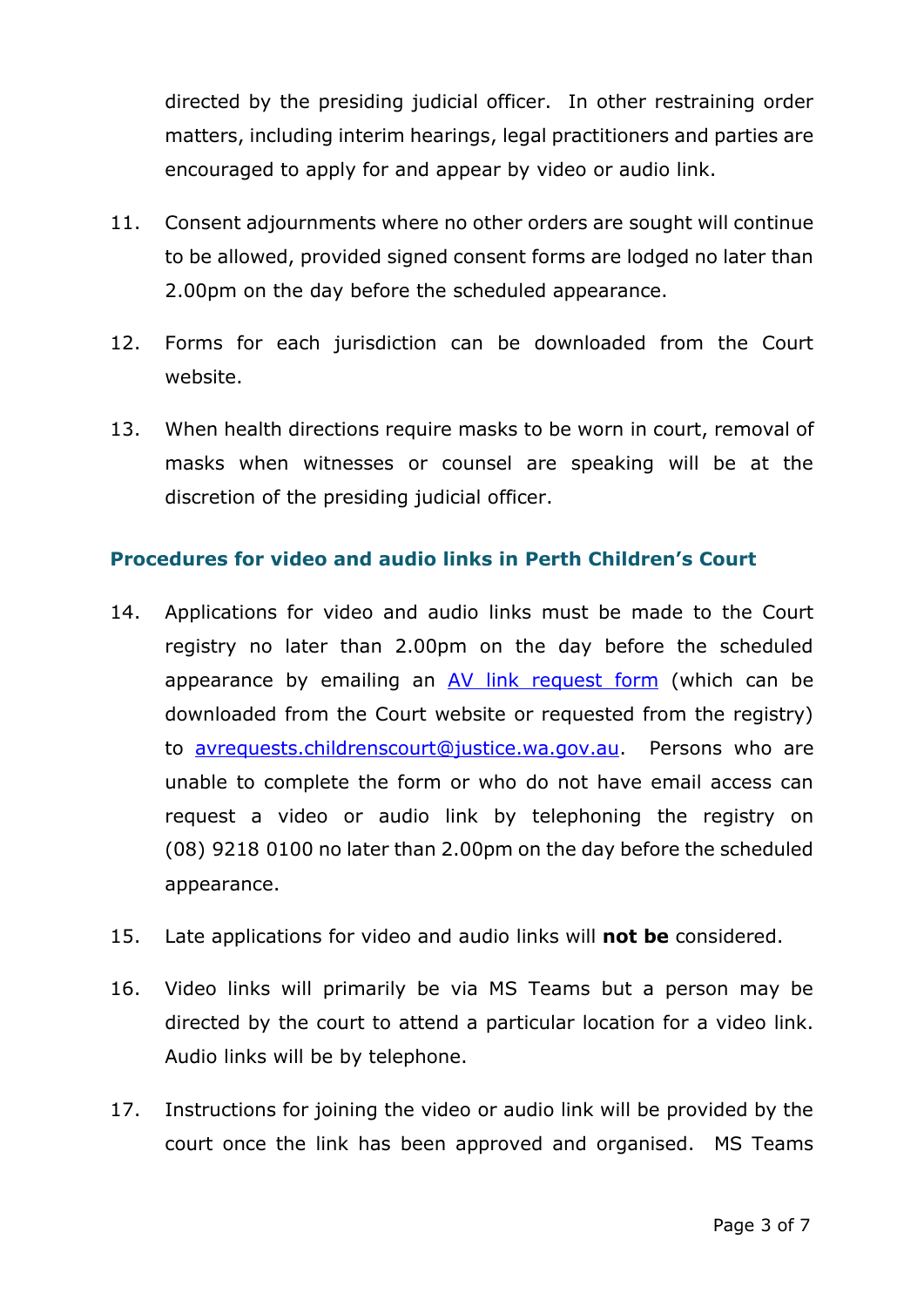invitations will be sent to the contact email provided on the AV link request form.

18. When appearing in court by audio or video link a person must be in a quiet and private environment. Usual court formalities must be observed.

## **Accused in custody (all Children's Courts)**

- 19. Accused in custody will appear in person on overnight arrests, for prerecordings of evidence and for trial.
- 20. For sentencing, bail and other applications heard in Perth Children's Court, accused will be brought up in person and the responsible adult must attend at Perth Children's Court in person unless excused by the presiding judicial officer.
- 21. All other in custody appearances will be by video link from Banksia Hill Detention Centre or other remand prison unless the presiding judicial officer orders otherwise. Counsel may not appear in person from Banksia Hill unless authorised by the officer in charge of the detention centre.

#### **Entry to the Perth Children's Court**

- 22. The whole of the Perth Children's Court building at 160 Pier Street Perth is a court site for the purpose of the Directions.
- 23. For the purpose of the Directions, a court and tribunal worker also includes any person who works in the Perth Children's Court building and provides support services to a party or the Court.
- 24. In addition to those people affected by the Directions, the following people are currently NOT permitted to enter the Perth Children's Court building:
	- Persons who should be in isolation or quarantine.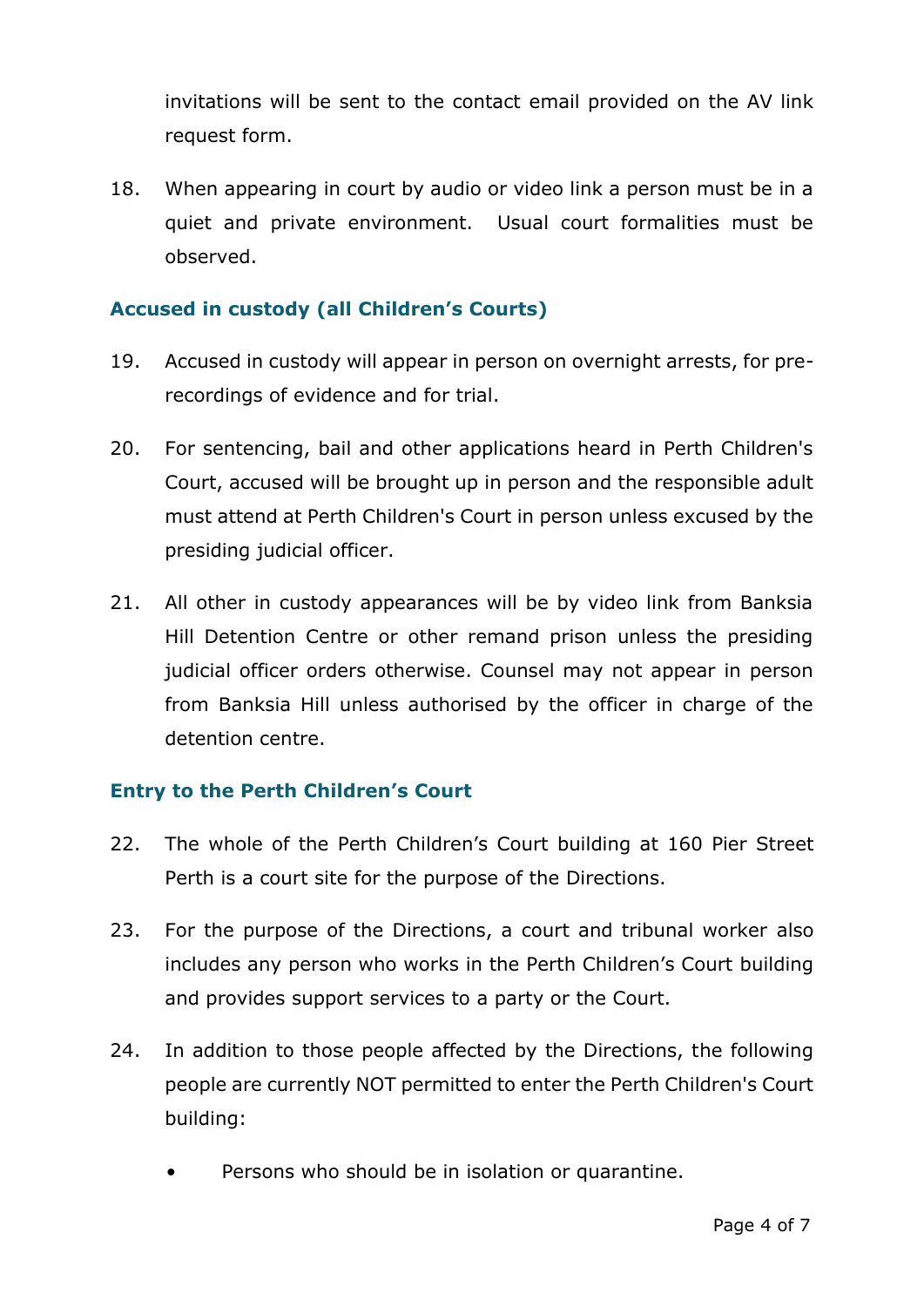- Persons who are feeling unwell and are experiencing any of the following symptoms – cough, fever, sore throat or shortness of breath.
- Members of the public with no involvement in a matter before the Court that day.
- 25. Any person who enters the Perth Children's Court must comply with current government health directions unless they have an authorised exemption. Exemptions must be produced to security staff on entry to the building.
- 26. On entry to Perth Children's Court, a person must provide evidence, in the form approved by the Chief Health Officer, of their vaccination status to security staff.
- 27. Any person who is permitted to enter the Perth Children's Court must follow all directions given by security or court staff.
- 28. Subject to government health directions and restricted court seating capacity, media entry to the Court remains unaffected.
- 29. Court users are ONLY allowed to enter a courtroom to check in with the court orderly and again when their matter is called. People who disobey this direction will be removed from the courtroom and their matter stood down to the bottom of the list.
- 30. Entry to the Court registry and chambers is prohibited to everyone except court staff and people authorised by the Clerk of Court.
- 31. Agencies who operate from the building must arrange their workspaces to comply with current social distancing requirements and comply with all government health requirements.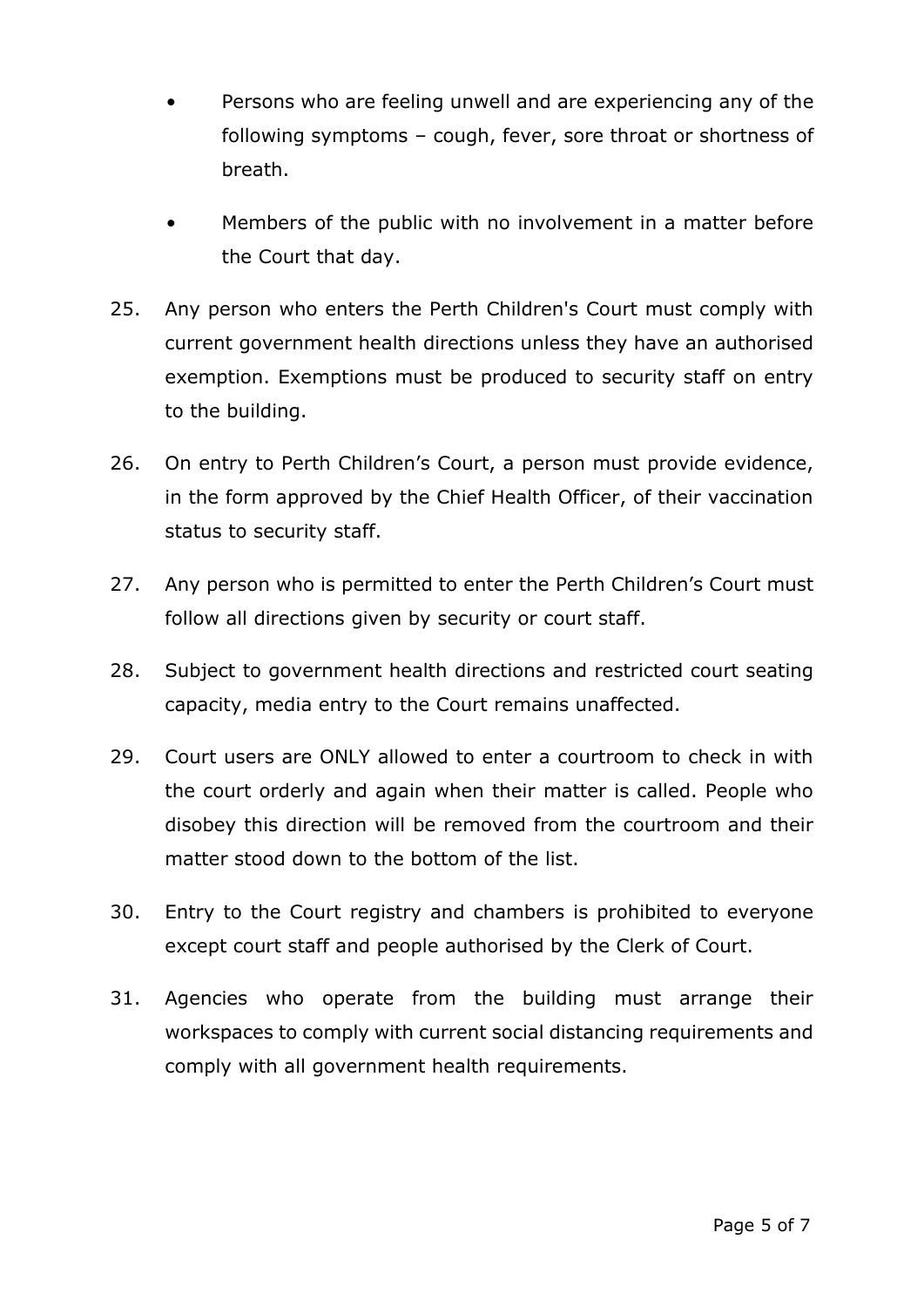- 32. People who enter the building must comply with current government health directions and practise safe hygiene including:
	- Sanitising your hands on entry and before leaving the building.
	- Avoiding personal contact (stay 1.5 metres away from others).
	- Coughing or sneezing into a tissue or your elbow, not your hands.
	- Disposing of the tissue in a bin and washing your hands.
	- Wearing a mask if asked to do so by security officers or government health rules require it.

#### **Perth Children's Court registry services**

- 33. Perth Children's Court registry will continue to operate as usual but court users are encouraged to minimise face to face attendances at the registry and utilise telephone and electronic methods for registry service.
- 34. All consent adjournments, applications and other correspondence should be lodged by email to [childrenscourt@justice.wa.gov.au.](childrenscourt@justice.wa.gov.au)
- 35. Documents must not be handed up in court. They must be filed or emailed beforehand.

#### **Court staff**

- 36. All staff and judicial officers have been told that:
	- If they have flu or COVID-19 symptoms they should not come to work.
	- They must comply with government testing and isolation requirements.